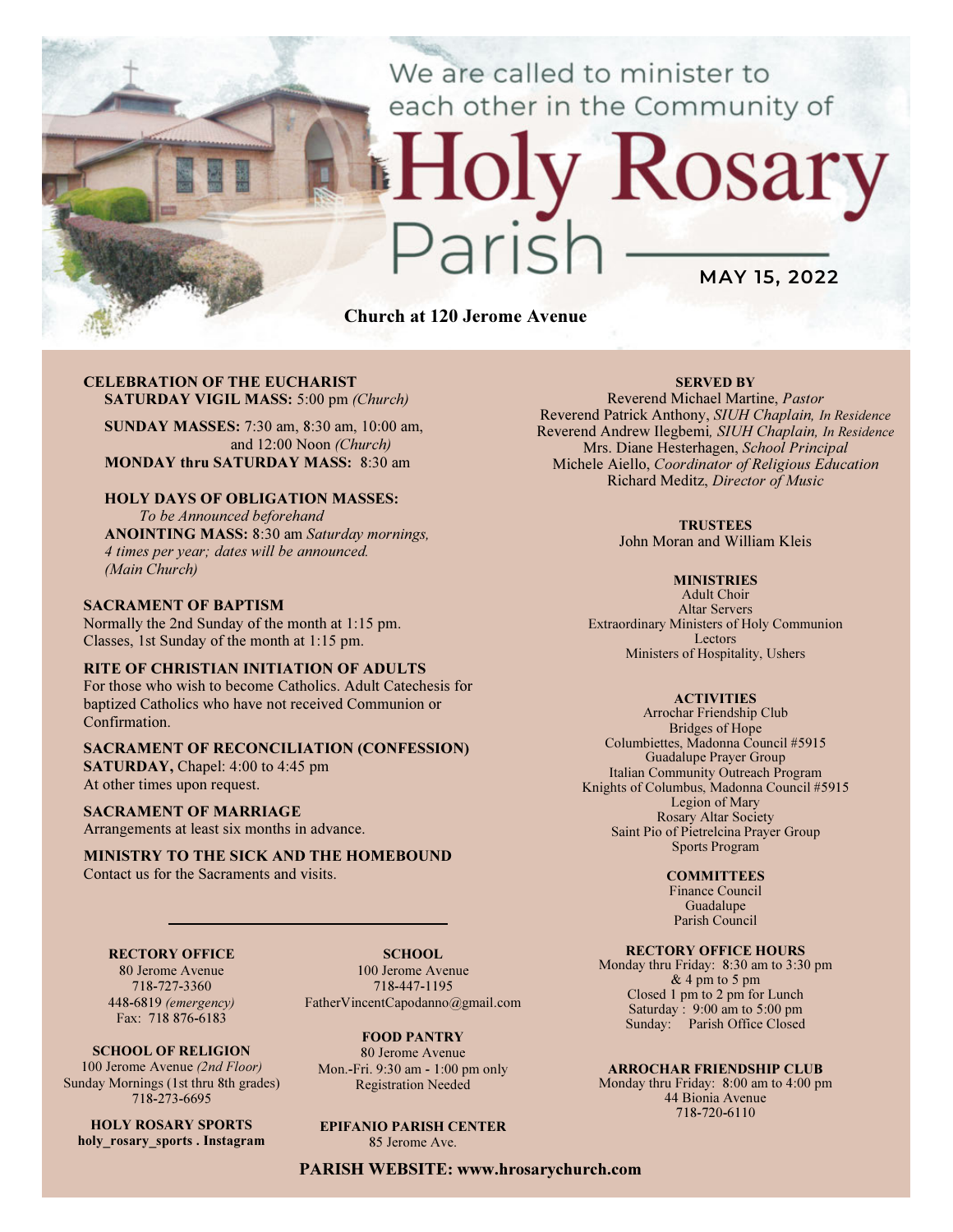

SUNDAY, May 15, 2022 CCD Classes today. Children attend the 8:30 am Mass followed by their class. Any questions regarding the CCD Program, please leave a message for Mrs. Aiello at 718-273-6695

MONDAY, May 16, 2022 7:00 pm - Legion of Mary, Parish Center

TUESDAY, May 17, 2022 7:00 pm - Spanish Prayer Group, Church 7:30 pm - Rosary Altar Society, Parish Center, Rooms 2 & 3 NAMI - Parish Center, Room 4

WEDNESDAY, May 18, 2022

THURSDAY, May 19, 2022 7:30 pm - Columbiettes, Parish Center, Rooms 2 & 3

FRIDAY, May 20, 2022

SATURDAY, May 21, 2022 4:00 - 4:45 pm - Confessions, Daily Mass Chapel 5:00 pm - Recruitment Drive at Mass for Legion of Mary with more information available at tables in the Narthex 6:30 pm - SWAP BINGO, Parish Center Gymnasium More information on SWAP BINGO inside the Bulletin

SUNDAY, May 22, 2022

Legion of Mary Recruitment Drive at all Masses with more information available at tables in the Narthex CCD Classes today. Children attend the 8:30 am Mass followed by their class. Any questions regarding the CCD Program, please leave a message for Mrs. Aiello at 718-273-6695

# FATHERS DAY MASS CARDS

Father's Day is Sunday, June 19th and Mass Cards will be available in the rear of the church for our Novena of Masses for fathers living or deceased or you may use the envelope in the packet that will be mailed home to you. The envelopes can be placed in the collection basket.





The Cardinal's Appeal is underway now in our Parish. Our goal is \$55,000. To date \$32,036 has been pledged from 115 gifts. This is 58% of our goal.

# SPONSOR CERTIFICATES

Sponsor Certificates are often required before one can serve as a Godparent for the Sacrament of Baptism or as a Sponsor for the Sacrament Confirmation. In order to receive a Sponsor Certificate from Holy Rosary, one needs to be a Registered Parishioner of the Parish, have received the Sacraments of Baptism, Confirmation and Eucharist, must be over 14 years of age and if married, must be in a valid Church marriage (have been married in the presence of a priest/deacon and two witnesses).

Sponsor Certificates may be obtained only AFTER any of the Sunday Masses.

The PERSON REQUIRING THE CERTIFICATE MUST see the Priest AFTER ATTENDING THE MASS and request one.

# GOLDEN JUBILEE WEDDING MASS Sunday, June 5, 2020 at 2:30 pm St. Patrick's Cathedral His Eminence, Timothy Michael Cardinal Dolan, Celebrant

 All those who wish to attend need to contact their parish secretary by tomorrow, Monday, May 16th before 3 pm.

 This Mass is for couples in the Archdiocese of New York celebrating 50 years of marriage during 2022. Pews will be reserved for Golden Jubilee couples only. Up to four additional family and friends will be accommodated in pews outside of the reserved section in general seating. All Golden Jubilee couples will receive a commemorative certificate. Couples who are unable to attend the Mass can request a Certificate through their Parish.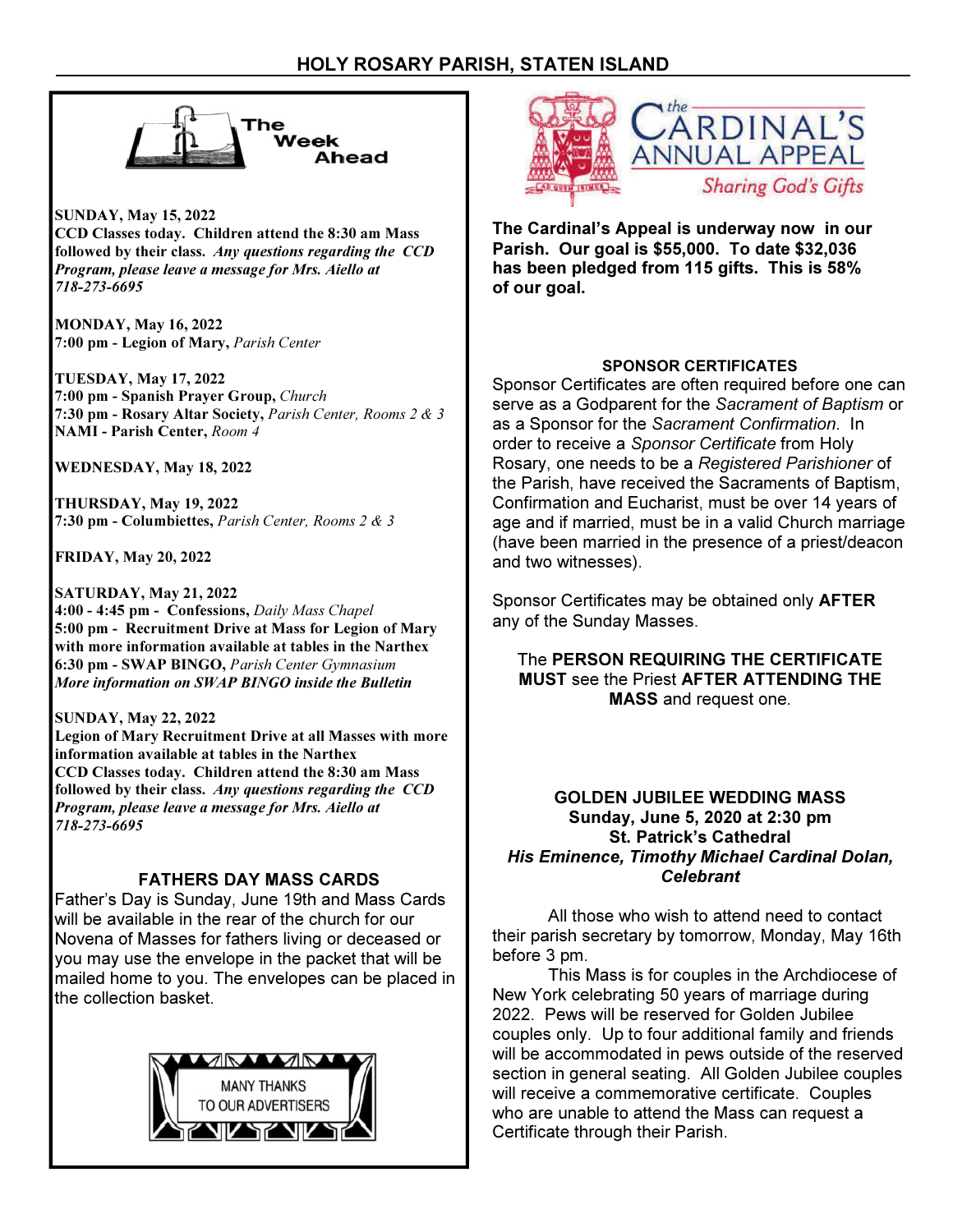

# BAPTISMS

Baptisms will be celebrated on the SECOND SUNDAY of the month at 1:15 pm. Baptismal Classes will be held on the FIRST SUNDAY of the month at 1:15 pm. Please call the Rectory to make arrangements for the Baptism and to fill out the necessary paperwork.

# DON'T FORGET TO GET YOUR SUPER 50/50 RAFFLE FOR THE MONTH OF MAY! The Winner will be Drawn the Last Day of the Month & the winning amount will be printed in the Bulletin A Reminder that the Donation is \$5.00

 You will find a yellow envelope for this Raffle in the packet mailed home to you. If you want to enter more than once, additional envelopes are available in the Hospitality Room. Drop the envelope in the Collection Basket or Bring to the Rectory. You may fill out as many envelopes as you like. Send in your envelopes now for May and let's build up the jackpot! The April winner received \$195.

# REMINDER

Our Summer Mass Schedule takes effect on June 1st and continues through Labor Day:

Saturday Evening: 5 pm Sunday Morning: 7:30 am, 10 am & 12 Noon There will be NO 8:30 am Mass during this time

If you would like to sign up for online giving please visit https://hrosarychurchgiving.com/

20th Anniversary of the Canonization of Padre Pio & the 10th Anniversary of the St. Pio of Pietrelcina Society Celebration Dinner Thursday, June 16th 6:30 to 10:30 pm at the Staaten

Please call for Reservations by June 1st Santina Consolino 718-442-5466 Edna Besabe 646-483-7583 Josephine Moscato 718 273-9405 Cost of Dinner is \$75 per person Gift Basket Raffle & 50/50 proceeds to support the Holy Rosary Food Pantry & Padre Pio's Ministries

# SWAP BINGO

# Sponsored by Madonna Columbiettes All Proceeds to go to Holy Rosary Church

Saturday, May 21st Holy Rosary Parish Center Gymnasium Doors Open: 6:30 pm Swap Bingo Begins at 7:00 pm Admission is a \$15 Gift Card or \$15 Cash



Bingo Cards are \$5 each Bring your own snacks & soda We will serve coffee & cake

Raffle Baskets & 50/50 For Reservations: Call Pattie at 646-247-6469 or email battlinbat2@aol.com

# AND IN ALL THINGS GIVE THANKS

| May 8, 2022 Adult Collection<br>May 8, 2022 Children's Collection | \$8,035.00<br>\$79.00 |
|-------------------------------------------------------------------|-----------------------|
| May 9, 2021 Adult Collection                                      | \$7,467.00            |
| May 9, 2021 Children's Collection                                 | \$26.00               |
|                                                                   |                       |

This Week's On Line Giving by 25 users \$1,103.00

Our Weekly Parish Operation Experiences are \$18,298.